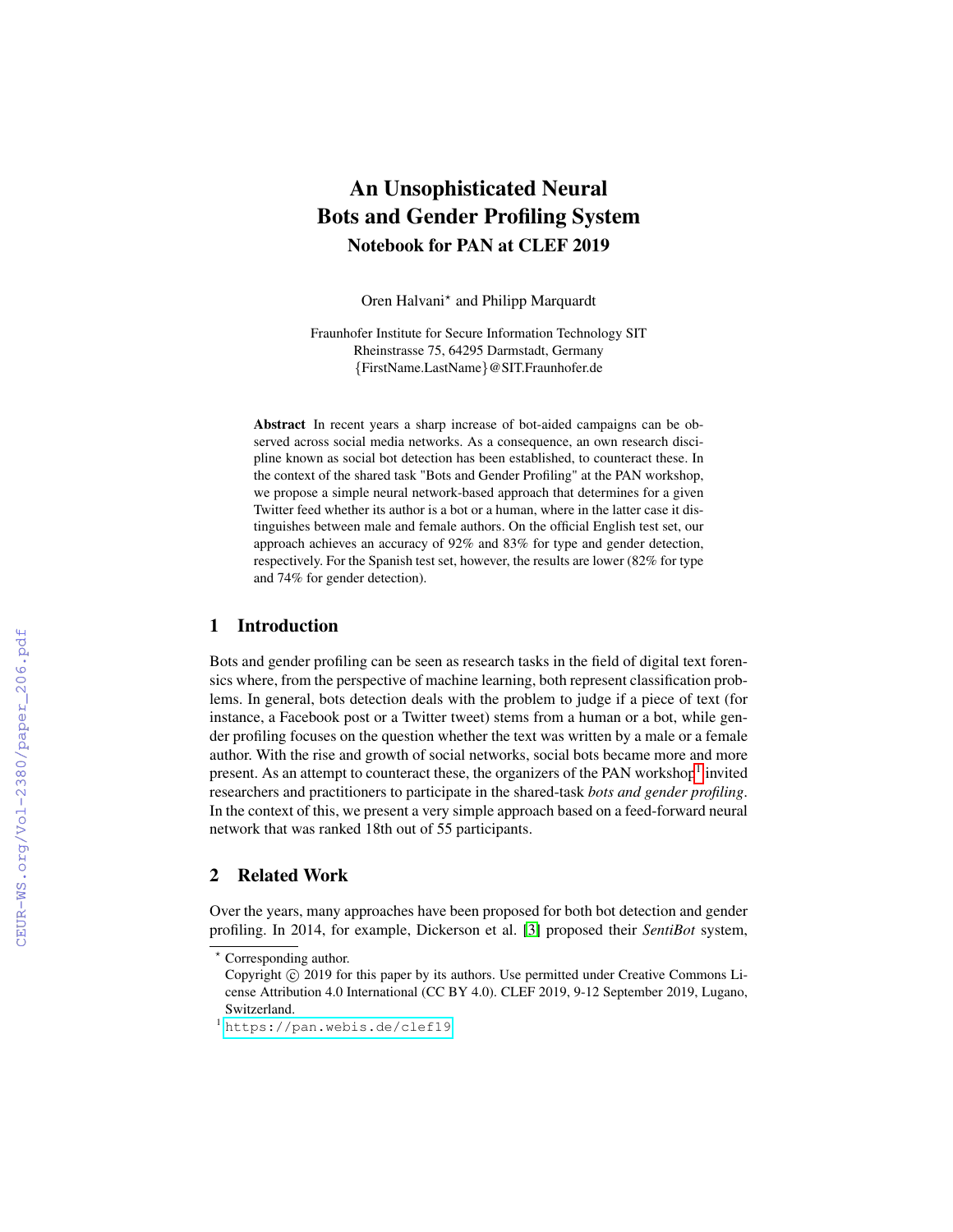<span id="page-1-1"></span>which uses sentiment to distinguish humans from bots on Twitter. More precisely, they considered four classes of features related to tweet syntax, tweet semantics, user behavior as well as network-centric user properties. *SentiBot* relies on an ensemble of six classifiers (Naive Bayes, SVMs, AdaBoost, Gradient Boosting, Random Forests and Extremely Randomized Trees) and achieved a score of 0.73 in terms of AUC on the *India Election Dataset*, which consists of 7.7 million tweets stemming from 550,000 Twitter accounts. One of the findings of Dickerson et al. was that sentiment related factors play a significant role in regard to the detection of bots and that considering the topics of interest to an application into account is highly important to identify bots associated with a specific application.

In 2017, Varol et al. [\[6\]](#page-4-0) presented a similar framework for bot detection on Twitter. Based on a large number of tweets, their framework extracted 1,150 features, which they categorized into six different classes (user meta-data, friends/connected users, tweet content, sentiment, network patterns and activity time series. As an underlying model, the authors tried out a variety of classification algorithms (Random Forests, AdaBoost, Logistic Regression and Decision Tree classifiers), where the best performance was obtained using the Random Forest classifier. In contrast to the study of Dickerson et al. [\[3\]](#page-4-1), here, Varol et al. state that both user meta-data and content features are the most promising classes to detect simple bots. To evaluate their approach, the authors used a dataset consisting of 14 millions twitter accounts of English-speaking active users. Their initial system yielded an AUC score of 0.95 on this dataset. Afterwards, the authors applied their approach on a more challenging dataset, where it also achieved a high score (0.94 AUC). In regard to their analysis, the authors made several interesting findings. They estimate, for example, that between 9% and 15% of the active Twitter accounts are bots. Also, they observed that simple bots tend to interact with bots that exhibit more human-like behaviors. Furthermore, the authors performed clustering analysis, where the resulting clusters point mainly to three subclasses of accounts (spammers, self promoters, and accounts that post content from connected applications).

# 3 Proposed Approach

In the following, we propose our bots and gender profiling method, which is essentially a simple feedforward-based neural network. However, before introducing the approach in more detail, we first mention the preprocessing steps that were performed on the respective documents.

#### 3.1 Preprocessing

During the inspection of the provided corpora (more precisely, the inception of the underlying documents) we observed a large variety of noise such as citations, HTML encoded string such as  $\alpha$ , inconsistent apostrophe usage, etc. Initially, we attempted to clean the noise using a fine-grained preprocessing procedure based on true-casing [\[4\]](#page-4-2), lexical normalization [\[7\]](#page-4-3), accents  $\prime$  diacritics normalization<sup>[2](#page-1-0)</sup>, etc. However,

<span id="page-1-0"></span><sup>2</sup> <https://github.com/motss/normalize-diacritics>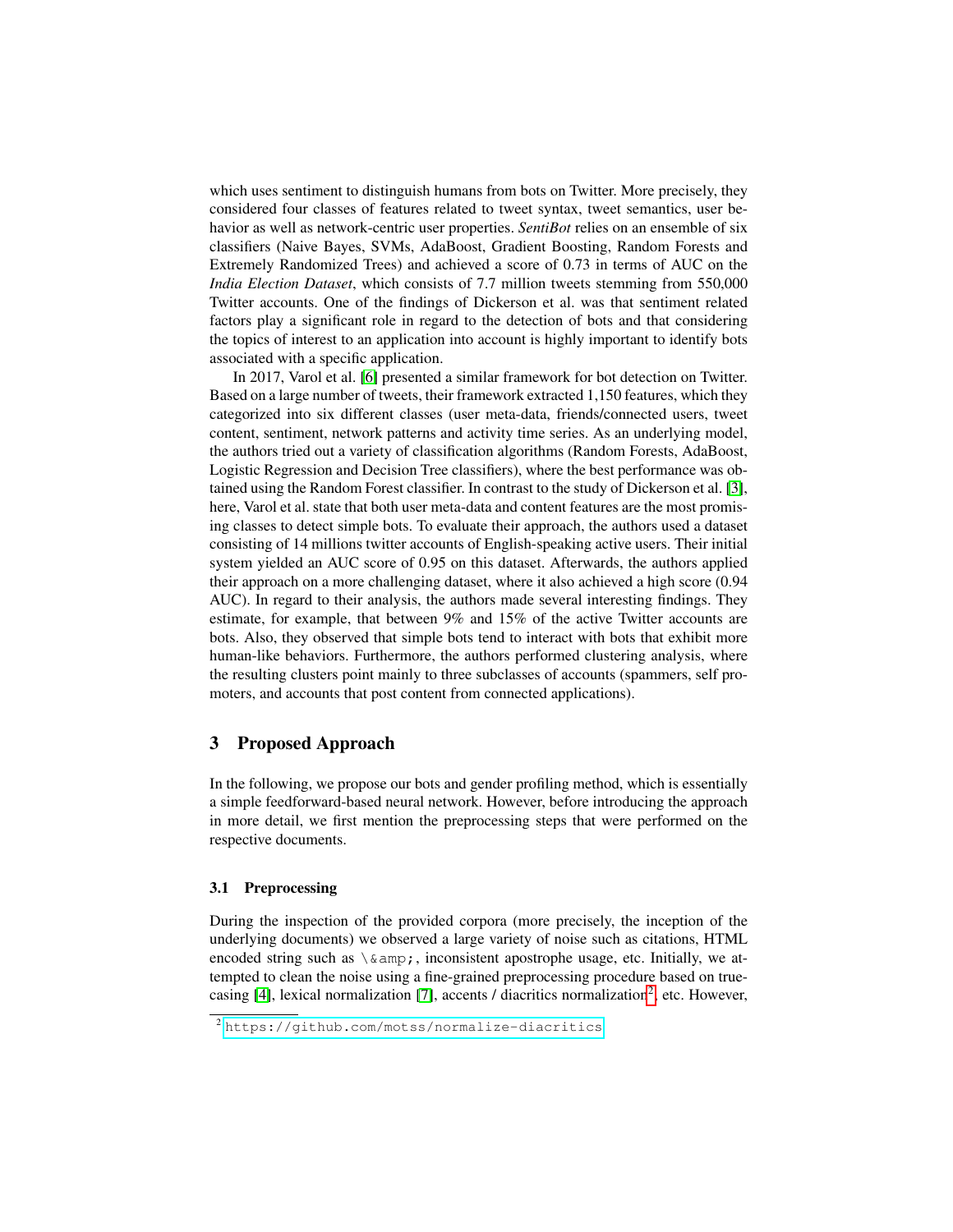<span id="page-2-3"></span>

<span id="page-2-1"></span>Figure 1. Architecture of our approach.

after using these in our preliminary analysis, we noticed a strong decrease in terms of accuracy. Therefore, we only performed "low-level" preprocessing steps including:

- Concatenation of all tweets in each XML-file into a one long document
- Lowercasing of the entire text
- Substitution of noisy elements with a dummy token as, for example, twitter handles  $(\mathcal{Q} \rightarrow \S$ AT§), URLs (http...  $\rightarrow \S$ URL§), hashtags (#  $\rightarrow \S$ HASHTAG§), numbers  $([0-9]+\rightarrow$ §NUMBER§), Emojis (...  $\rightarrow$  §EMJOI§), punctuation marks ([.,?*i*]+  $\rightarrow$ §PUNCTATION§), retweets ( $RT \rightarrow \S RT\S$ ).

#### 3.2 Network Architecture

Our approach represents a simple feedforward neural network<sup>[3](#page-2-0)</sup>, which involves a single hidden layer. The architecture is illustrated in Figure [1\)](#page-2-1). As can be seen, we first tok-enize a given document and map each token into an embedding<sup>[4](#page-2-2)</sup> vector. Next we apply global max pooling on the embedding dimensions over the sequence of tokens and concatenate the resulting pooled values to a compact representation vector, which is then fed into a simple fully connected hidden layer. The output layer performs the binary classification using the Softmax function. We used the same architecture for both classification scenarios human vs. bot and male vs. female. Furthermore, the architecture was used for both languages English and Spanish.

#### 3.3 Hyperparameter Optimization

To optimize the hyperparameters of the network, we applied Random Search [\[1\]](#page-4-4). From the pool of all constructed configurations, we picked the one that led to the most stable

<span id="page-2-0"></span><sup>&</sup>lt;sup>3</sup> We use the open-source neural-network framework Keras (<https://keras.io>)

<span id="page-2-2"></span><sup>&</sup>lt;sup>4</sup> Note that we learn embeddings from scratch rather than using pretrained models.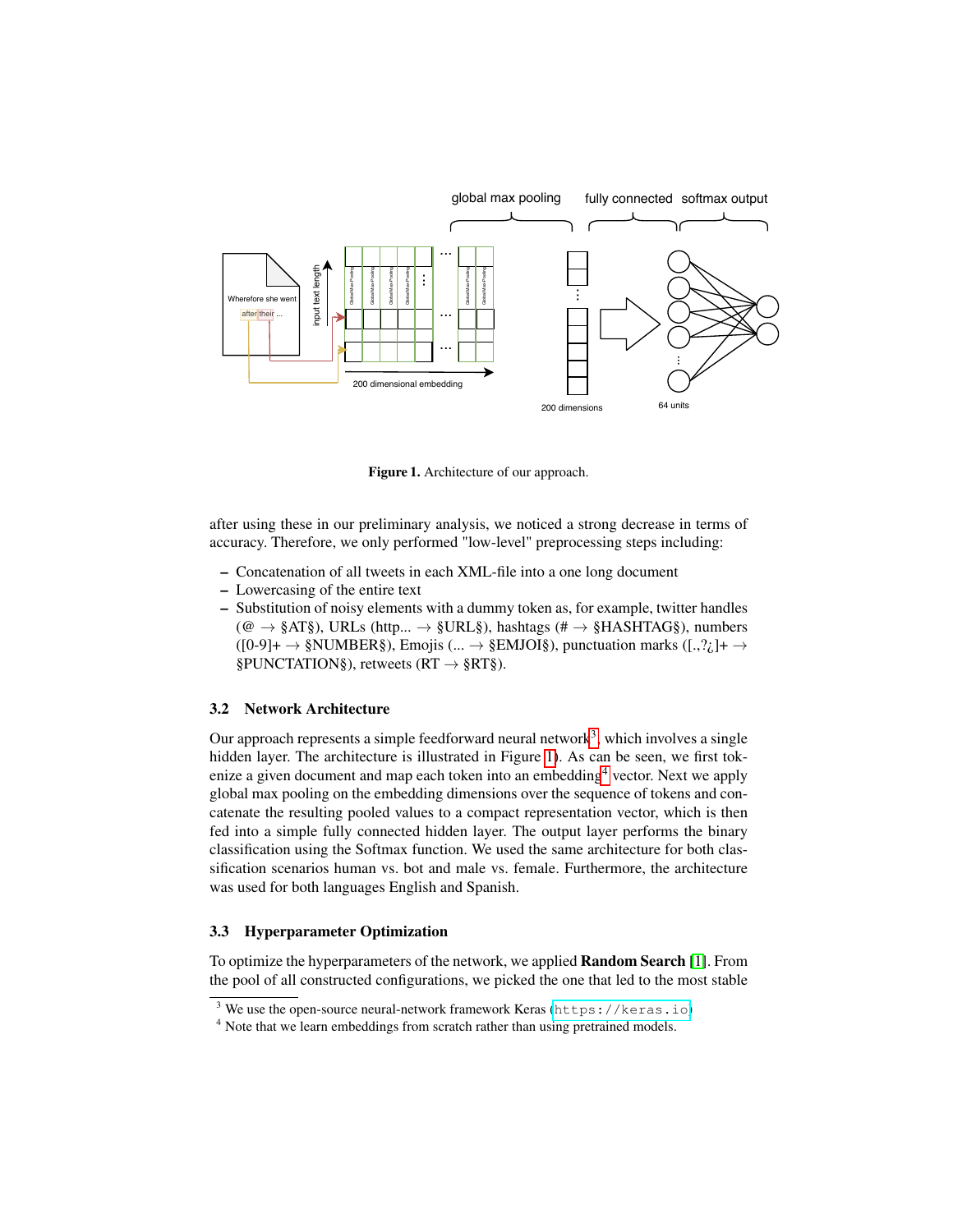<span id="page-3-4"></span>results at the expense of accuracy. The hyperparameters of this configuration are listed in Table [1.](#page-3-0) Due to the varying lengths of the documents, we performed the following

| Hyperparameter             | Value                                        |  |
|----------------------------|----------------------------------------------|--|
| Vocabulary size            | 10,000                                       |  |
| Input text length          | 2,500 characters                             |  |
| Embedding dimension 200    |                                              |  |
| Dropout                    | 0.5                                          |  |
| Epochs                     | 35                                           |  |
| Batch size                 | $64$ (= number of units in the hidden layer) |  |
| Loss function              | Categorical cross entropy                    |  |
| Optimizer                  | Adam (learning rate $= 0.001$ )              |  |
| <b>Activation function</b> | ReLu (hidden layer), Softmax (output layer)  |  |

<span id="page-3-0"></span>Table 1. Hyperparameters of our approach.

strategy: Short documents with  $< 2,500$  tokens were padded with zero values, while longer texts were truncated after the 2,500-th token.

In addition to dropout, we made use of Early Stopping [\[2\]](#page-4-5) to counteract overfitting. Here, we observed that in many cases only few epochs  $(\leq 10)$  were needed, until the network reached a state, where the accuracy stopped to improve. Here, we also used the Keras callback function *ReduceLROnPlateau* to reduce the learning rate by 1e-1, where 1e-8 was the minimum value.

# 4 Evaluation

In order to reduce overfitting, we trained our approach on the provided training set (*truth-train.txt*) and evaluated the learned model on the development set (*truth-dev.txt*), as suggested<sup>[5](#page-3-1)</sup> by the PAN organizers. On the validation set our approach achieved an accuracy of 97.69%. Afterwards, we applied the learned model on the official test set hosted on the TIRA $<sup>6</sup>$  $<sup>6</sup>$  $<sup>6</sup>$  [\[5\]](#page-4-6) platform. The results are listed in Table [2.](#page-3-3)</sup>

<span id="page-3-3"></span>

| Language Type (bot vs. human) Gender (male vs. female) |               |         |
|--------------------------------------------------------|---------------|---------|
| English                                                | 91.59%        | 82.73%  |
| Spanish                                                | 82.39%        | 73.78%  |
| $\sim$                                                 | ---<br>$\sim$ | - - - - |

Table 2. Results for the official test set (*test-dataset2-2019-04-29*).

<span id="page-3-2"></span><span id="page-3-1"></span><sup>5</sup> <https://pan.webis.de/clef19/pan19-web/author-profiling.html> 6 https://www.tira.io/